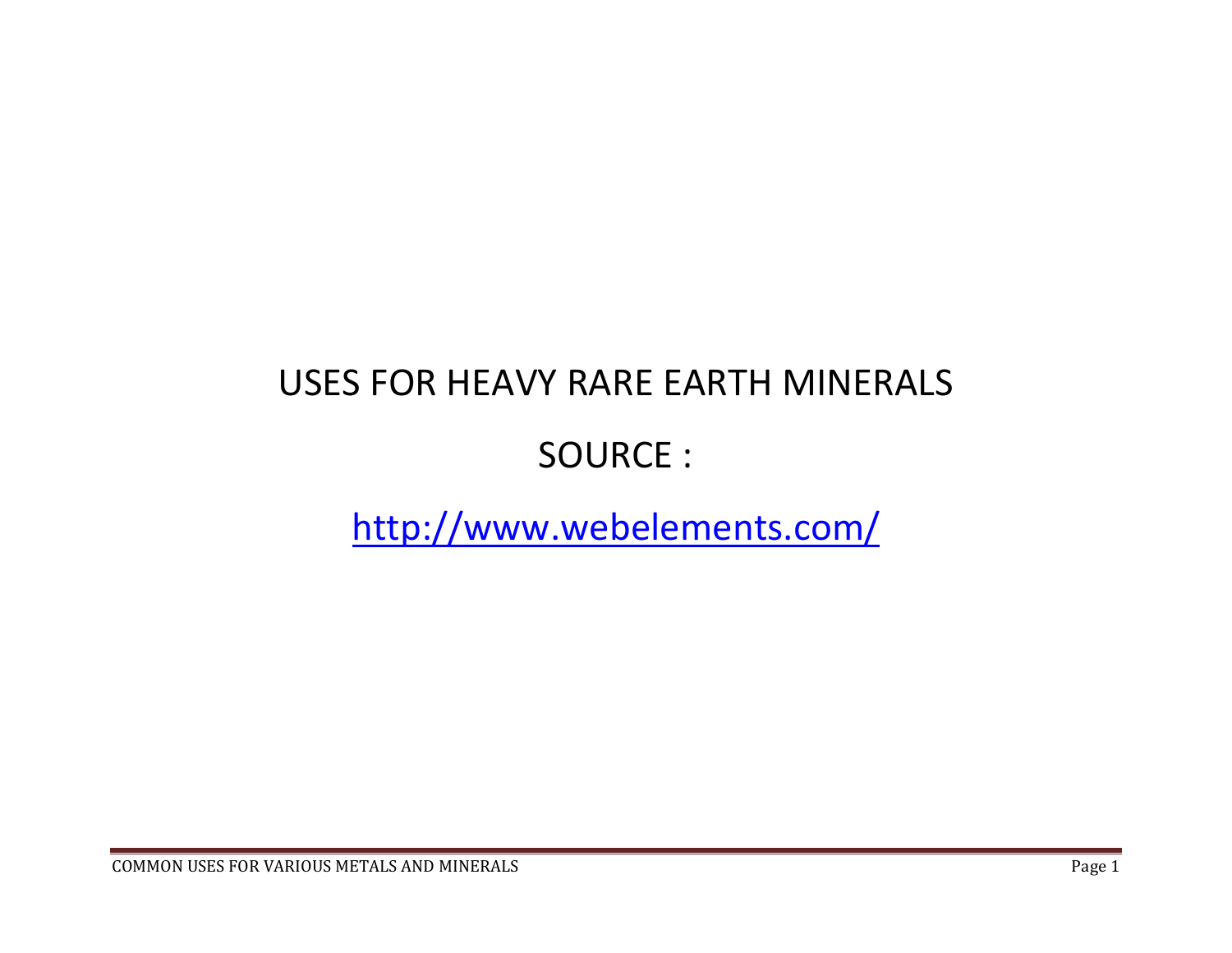| Metal      | Uses                                                                                                                                                                                                                                                                                                                                                                                                                       |
|------------|----------------------------------------------------------------------------------------------------------------------------------------------------------------------------------------------------------------------------------------------------------------------------------------------------------------------------------------------------------------------------------------------------------------------------|
| Gadolinium | used for making gadolinium yttrium garnets which have microwave applications<br>gadolinium compounds are used for making phosphors for colour TV tubes<br>alloys<br>CD disks<br>superconductive properties<br>solutions of gadolinium compounds are used as intravenous contrasts to enhance images in<br>patients undergoing MRI (magnetic resonance imaging)                                                             |
| Terbium    | sodium terbium borate is as a laser material and emits coherent light at 5460Â<br>used to dope calcium fluoride, calcium tungstate, and strontium molybdate, used in solid-state<br>devices<br>the oxide has potential as an activator for green phosphors used in colour TV tubes<br>used with ZrO <sub>2</sub> as a crystal stabilizer of fuel cells which operate at elevated temperature<br>alloys                     |
| Dysprosium | its thermal neutron absorption cross-section and high melting point suggest metallurgical uses<br>$\bullet$<br>in nuclear control applications for alloying with special stainless steels<br>in combination with vanadium and other earth, dysprosium is used for making laser materials<br>dysprosium-cadmium chalcogenides are sources of infrared radiation and are used for<br>studying chemical reactions<br>CD disks |
| Holmium    | alloys                                                                                                                                                                                                                                                                                                                                                                                                                     |